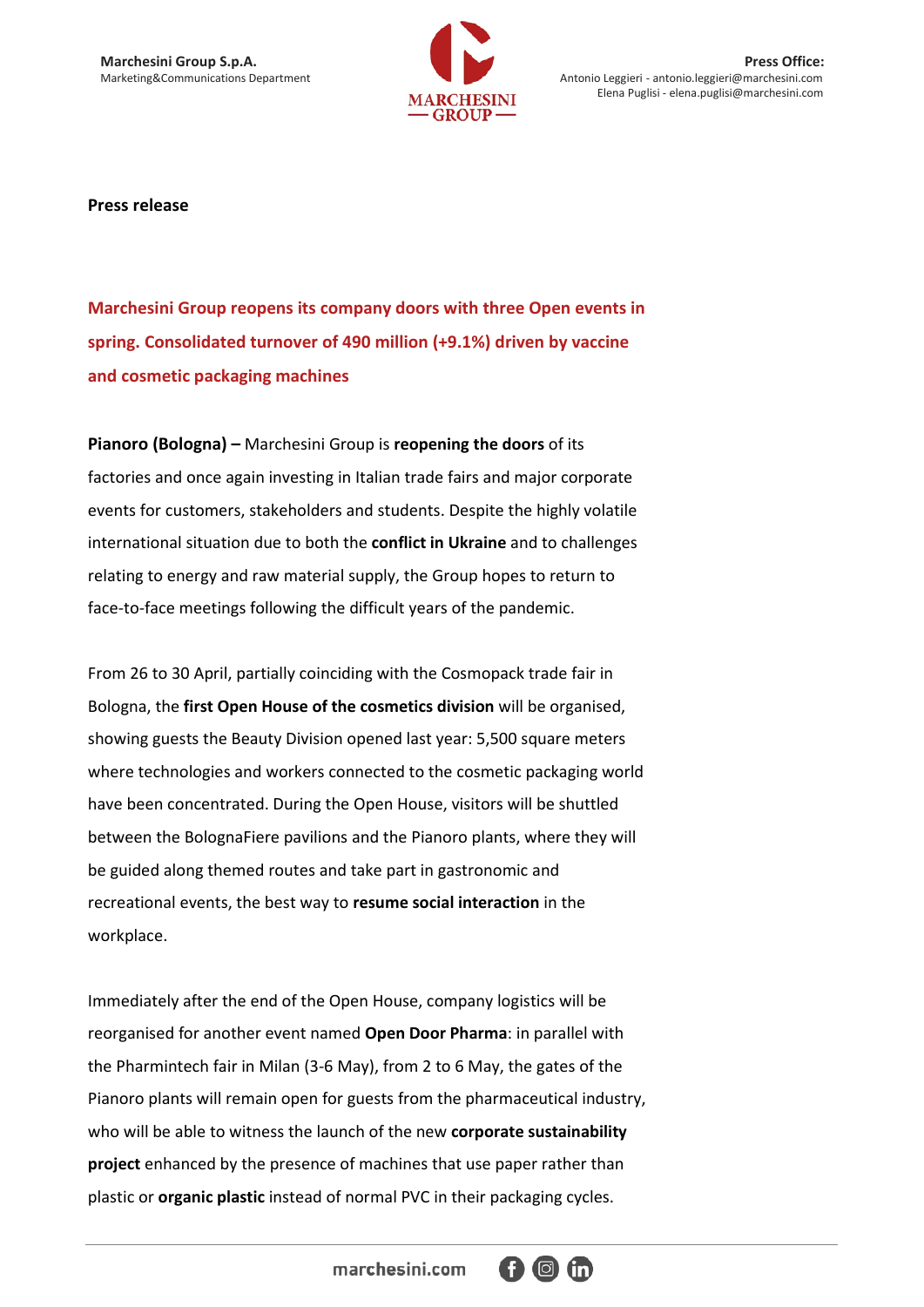

The program will end with the **Talent Open Days**, scheduled from 9 to 13 May: five days dedicated to schools and universities, which will allow students from technical institutes in the area and from universities to witness the production stages in person and to talk to their peers undertaking internships and to specialists.

"After two years of teleconferencing, remote testing, and stalled international travel, we are finally starting to plan in-house physical events again. Among other events, one of the most important trade fairs in our industry, the German Achema, will take place in August this year. We have taken the opportunity to further invest in Italy" commented Marchesini Group board member **Valentina Marchesini**. "This is a terrible time for many people not far from us; we hope that our return to social interaction will be a good omen".

The company's renewed openings, which have always been appreciated by industry professionals, will also benefit from a confidence booster provided by the **latest company figures**, which show strong business growth: the **2021 consolidated turnover** returned to growth, approaching a threshold of **500 million euros** (490 million, + 9.1% compared to 2020), 76% of which was generated by exports.

This performance can be partly attributed to strong demand for **packaging lines for Covid vaccines**. In 2021 alone, these sales accounted for 46 million euros of consolidated turnover, generated by orders that include individual lines and machines involving the entire vaccine packaging process, from filling in bottles to packaging in pallets.

The cosmetic packaging machine segment, which in recent years has joined the core pharmaceutical segment, also achieved impressive results.